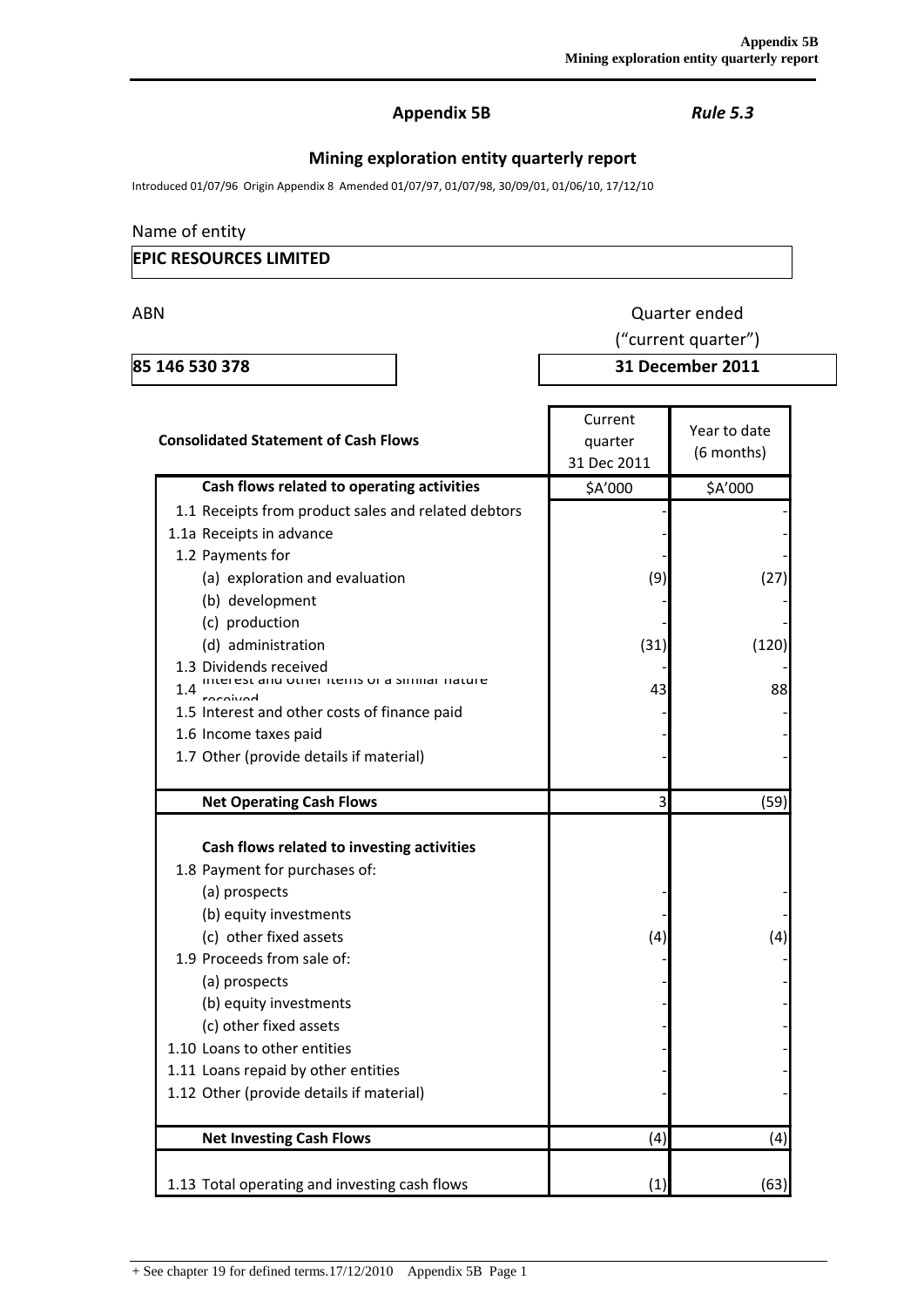| Consolidated statement of cash flows continued     |       |       |
|----------------------------------------------------|-------|-------|
| Cash flows related to financing activities         |       |       |
| 1.14 Proceeds from issues of shares, options, etc. |       |       |
| 1.15 Proceeds from sale of forfeited shares        |       |       |
| 1.16 Proceeds from borrowings                      |       |       |
| 1.17 Repayment of borrowings                       |       |       |
| 1.18 Dividends paid                                |       |       |
| 1.19 Other (Share issue costs on Non-Cash Director |       |       |
| Shares issued)                                     |       |       |
| <b>Net Financing Cash Flows</b>                    |       |       |
|                                                    |       |       |
| Net increase (decrease) in cash held               | (1)   | (63)  |
| 1.20 Cash at beginning of quarter/year to date     | 3,757 | 3,819 |
| 1.21 Exchange rate adjustments to item 1.20        |       |       |
| 1.22 Cash at end of quarter                        | 3,756 | 3,756 |

#### **Payments to directors of the entity and associates of the directors**

#### **Payments to related entities of the entity and associates of the related entities**

|      |                                                                  | Current quarter<br>\$A'000 |
|------|------------------------------------------------------------------|----------------------------|
| 1.23 | Aggregate amount of payments to the parties included in item 1.2 | 31                         |
| 1.24 | Aggregate amount of loans to the parties included in item 1.10   | Nil                        |

1.25 Explanation necessary for an understanding of the transactions

1.23 - Relates to Directors Fees

#### **Non-cash financing and investing activities**

2.1 Details of financing and investing transactions which have had a material effect on consolidated assets and liabilities but did not involve cash flows

None.

2.2 Details of outlays made by other entities to establish or increase their share in projects in which the reporting entity has an interest

N/A

<sup>+</sup> See chapter 19 for defined terms.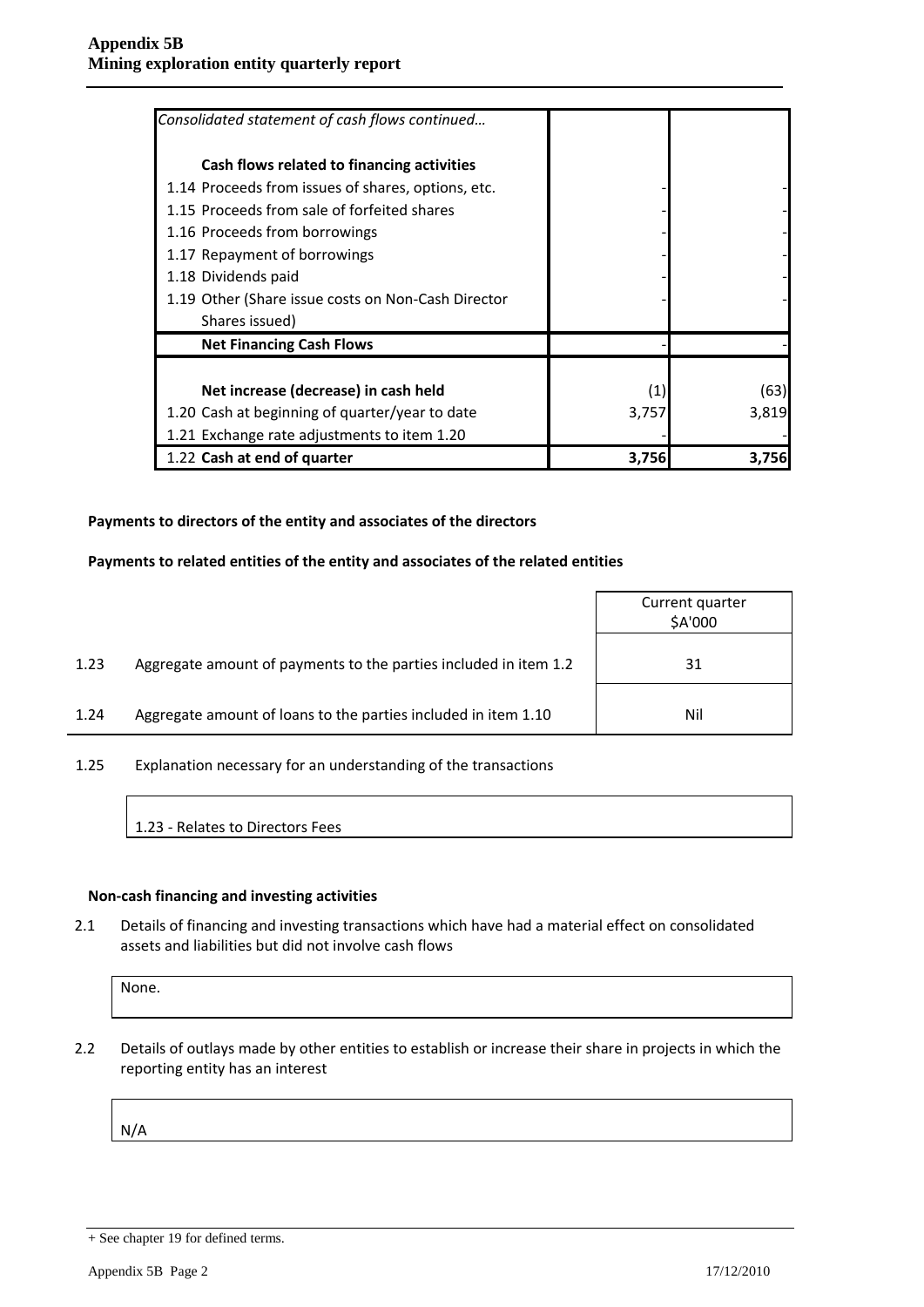*Add notes as necessary for an understanding of the position.*

Financing facilities available

l,

|     |                             | Amount available<br>\$A'000 | Amount used<br>\$A'000 |
|-----|-----------------------------|-----------------------------|------------------------|
| 3.1 | Loan facilities             |                             |                        |
|     |                             | N/A                         |                        |
| 3.2 | Credit standby arrangements |                             |                        |
|     |                             | N/A                         |                        |

|     | <b>Estimated cash outflows for next quarter</b> |         |
|-----|-------------------------------------------------|---------|
| 4.1 | Exploration and evaluation                      | \$A'000 |
|     |                                                 | 44      |
| 4.2 | Development                                     |         |
| 4.3 | Production                                      |         |
|     |                                                 |         |
| 4.4 | Administration                                  | 57      |
|     |                                                 |         |
|     | <b>Total</b>                                    | 101     |

## **Reconciliation of cash**

| Reconciliation of cash at the end of the quarter (as<br>shown in the consolidated statement of cash flows) to<br>the related items in the accounts is as follows. |                          | Current quarter<br>\$A'000 | Previous quarter<br>\$A'000 |
|-------------------------------------------------------------------------------------------------------------------------------------------------------------------|--------------------------|----------------------------|-----------------------------|
| 5.1                                                                                                                                                               | Cash on hand and at bank | 3,751                      | 3,752                       |
| 5.2                                                                                                                                                               | Deposits at call         | 5                          |                             |
| 5.3                                                                                                                                                               | Bank overdraft           |                            |                             |
| 5.4                                                                                                                                                               | Other (provide details)  |                            |                             |
| <b>Total: cash at end of quarter (item 1.22)</b>                                                                                                                  |                          | 3,756                      | 3,757                       |

## **Changes in interests in mining tenements**

|     |                                                                     | Tenement<br>reference      | Nature of<br>interest<br>(note (2)) | Interest at<br>beginning of<br>quarter | Interest at end<br>of quarter |
|-----|---------------------------------------------------------------------|----------------------------|-------------------------------------|----------------------------------------|-------------------------------|
| 6.1 | Interests in mining<br>tenements relinquished,<br>reduced or lapsed | None during<br>the Quarter |                                     |                                        |                               |
| 6.2 | Interests in mining                                                 | ELA29137                   | Direct                              | 0%                                     | 100%                          |
|     | tenements acquired or                                               | ELA29143                   | <b>Direct</b>                       | 0%                                     | 100%                          |
|     | increased                                                           | ELA29144                   | <b>Direct</b>                       | 0%                                     | 100%                          |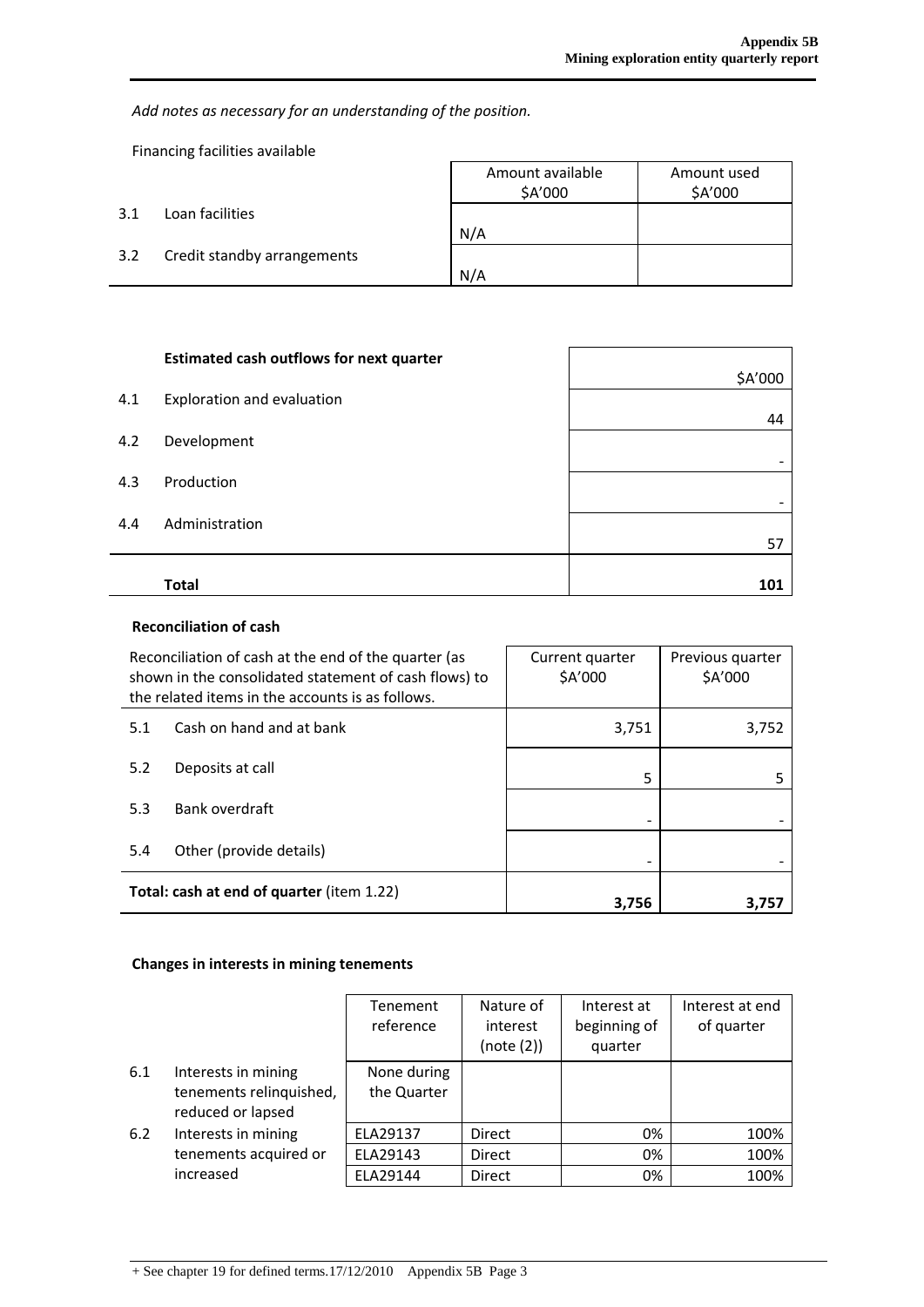## **Issued and quoted securities at end of current quarter**

*Description includes rate of interest and any redemption or conversion rights together with prices and dates.*

|     |                                                                                                                               | Total<br>number      | Number<br>quoted | Issue price<br>per security<br>(see note 3) | Amount paid<br>up per<br>security (see<br>note 3) |
|-----|-------------------------------------------------------------------------------------------------------------------------------|----------------------|------------------|---------------------------------------------|---------------------------------------------------|
|     | 7.1 Preference +securities (description)                                                                                      |                      |                  |                                             |                                                   |
| 7.2 | Changes during quarter<br>(a) Increases through issues<br>(b) Decreases through returns of capital,<br>buy-backs, redemptions |                      |                  |                                             |                                                   |
|     | 7.3 +Ordinary securities                                                                                                      | 29,625,000           | 25,664,063       |                                             |                                                   |
|     | Changes during quarter<br>(a) Increases through issues<br>(b) Exercise of options                                             | 500,000              | 500,000          |                                             |                                                   |
| 7.4 | (c) Decreases through return of capital,<br>buy-backs<br>(d) Increase pursuant to underwriting of<br>options                  |                      |                  |                                             |                                                   |
|     | 7.5 +Convertible securities                                                                                                   |                      |                  |                                             |                                                   |
|     | Changes during quarter<br>(a) Increases through issues<br>7.6 (b) Decreases through securities<br>matured, converted          |                      |                  |                                             |                                                   |
| 7.7 | <b>Options</b> (description and conversion<br>factor)                                                                         |                      |                  | Exercise<br>price                           | Expiry date                                       |
|     |                                                                                                                               | 750,000<br>2,750,000 |                  | \$0.20<br>\$0.20                            | 31/01/2014<br>31/01/2014                          |
|     | 7.8 Issued during quarter                                                                                                     |                      |                  |                                             |                                                   |
|     | 7.9 Exercised during quarter                                                                                                  |                      |                  |                                             |                                                   |
|     | 7.1 Expired during quarter                                                                                                    |                      |                  |                                             |                                                   |
| 7.1 | <b>Debentures</b><br>(totals only)                                                                                            |                      |                  |                                             |                                                   |
|     | 7.1 Unsecured notes (totals only)                                                                                             |                      |                  |                                             |                                                   |

<sup>+</sup> See chapter 19 for defined terms.